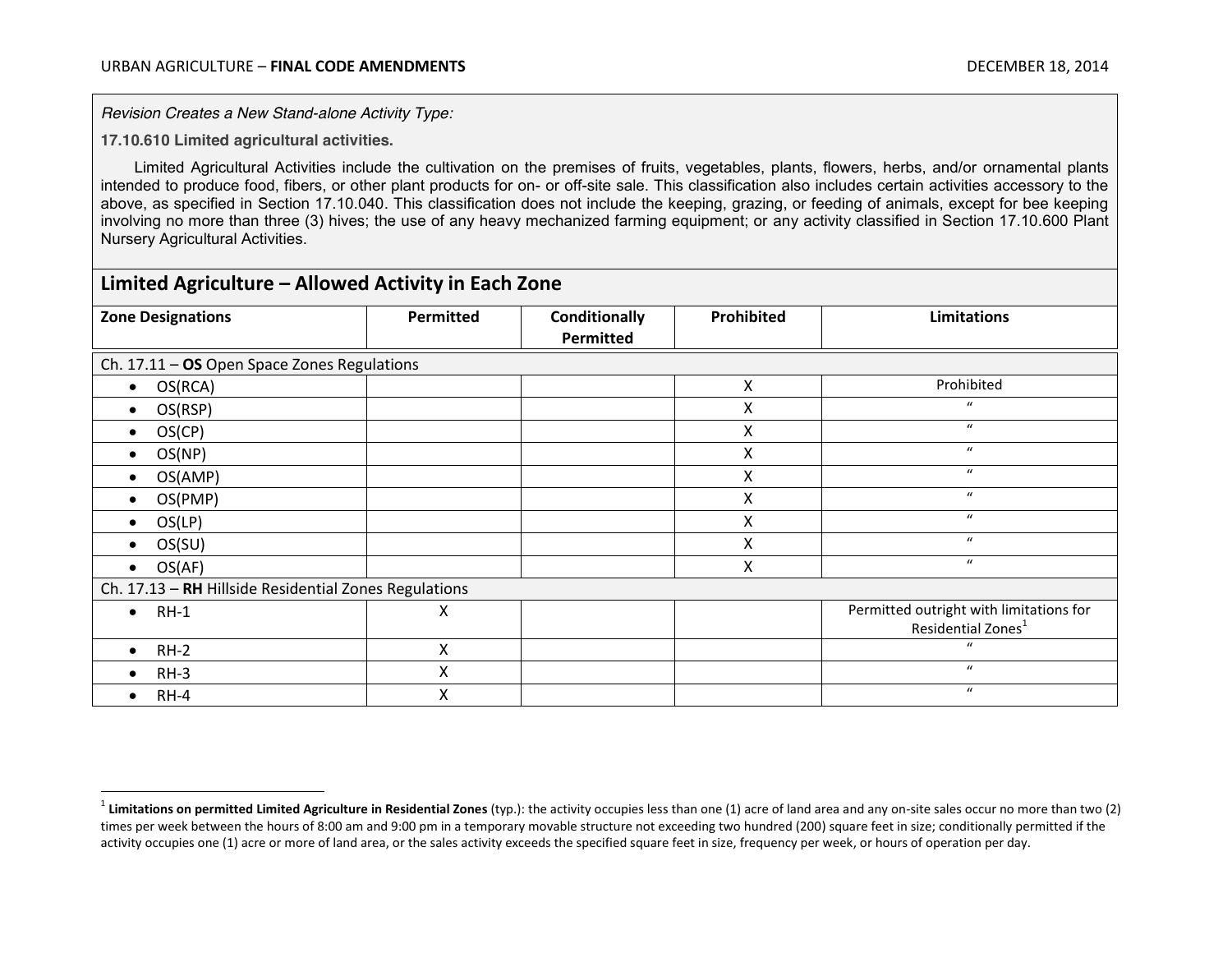| <b>Zone Designations</b>                                          | <b>Permitted</b> | <b>Conditionally</b><br>Permitted | Prohibited | <b>Limitations</b>                                                                  |
|-------------------------------------------------------------------|------------------|-----------------------------------|------------|-------------------------------------------------------------------------------------|
| Ch. 17.15 - RD Detached Unit Residential Zones Regulations        |                  |                                   |            |                                                                                     |
| $RD-1$<br>$\bullet$                                               | X                |                                   |            | Permitted outright with limitations for<br>Residential Zones (typ.)                 |
| $RD-2$<br>$\bullet$                                               | X                |                                   |            |                                                                                     |
| Ch. 17.17 - RM Mixed Housing Type Residential Zones Regulations   |                  |                                   |            |                                                                                     |
| $RM-1$<br>$\bullet$                                               | X                |                                   |            | Permitted outright with limitations for<br>Residential Zones (typ.)                 |
| $RM-2$<br>$\bullet$                                               | X                |                                   |            | $\mathbf{u}$                                                                        |
| $RM-3$<br>$\bullet$                                               | X                |                                   |            | $\boldsymbol{u}$                                                                    |
| $RM-4$<br>$\bullet$                                               | $\mathsf{x}$     |                                   |            | $\boldsymbol{\mathcal{U}}$                                                          |
| Ch. 17.19 - RU Urban Residential Zones Regulations                |                  |                                   |            |                                                                                     |
| $RU-1$<br>$\bullet$                                               | X                |                                   |            | Permitted outright with limitations for<br>Residential Zones (typ.)                 |
| $RU-2$<br>$\bullet$                                               | X                |                                   |            | $\boldsymbol{u}$                                                                    |
| $RU-3$<br>$\bullet$                                               | X                |                                   |            | $\boldsymbol{u}$                                                                    |
| $RU-4$<br>$\bullet$                                               | Χ                |                                   |            | $\boldsymbol{u}$                                                                    |
| $RU-5$<br>$\bullet$                                               | $\mathsf{x}$     |                                   |            | $\boldsymbol{u}$                                                                    |
| Ch. 17.30 - R-80 High-Rise Apartment Residential Zone Regulations |                  |                                   |            |                                                                                     |
| R-80<br>$\bullet$                                                 | X                |                                   |            | Permitted outright with limitations for<br>Residential Zones (typ.)                 |
| Ch. 17.33 - CN Neighborhood Center Commercial Zones Regulations   |                  |                                   |            |                                                                                     |
| $CN-1$<br>$\bullet$                                               |                  | X                                 |            | Additional CUP findings for Limited<br>Agriculture required <sup>2</sup>            |
| $CN-2$                                                            |                  | X                                 |            | Additional CUP findings for Limited<br>Agriculture required (typ.)                  |
| $CN-3$                                                            | X                |                                   |            | Permitted outright with limitations for<br>Commercial/Industrial Zones <sup>3</sup> |

<sup>&</sup>lt;sup>2</sup> Additional CUP findings for Limited Agriculture (typ.): 1. The proposal will not adversely affect the livability or appropriate development of abutting properties and the surrounding neighborhood in terms of noise, water and pesticide runoff, farming equipment operation, hours of operation, odor, security, and vehicular traffic; **2.** Agricultural chemicals or pesticides will not impact abutting properties or the surrounding neighborhood; and **3.** The soil used in growing does not contain any harmful contaminants and the activity will not create contaminated soil.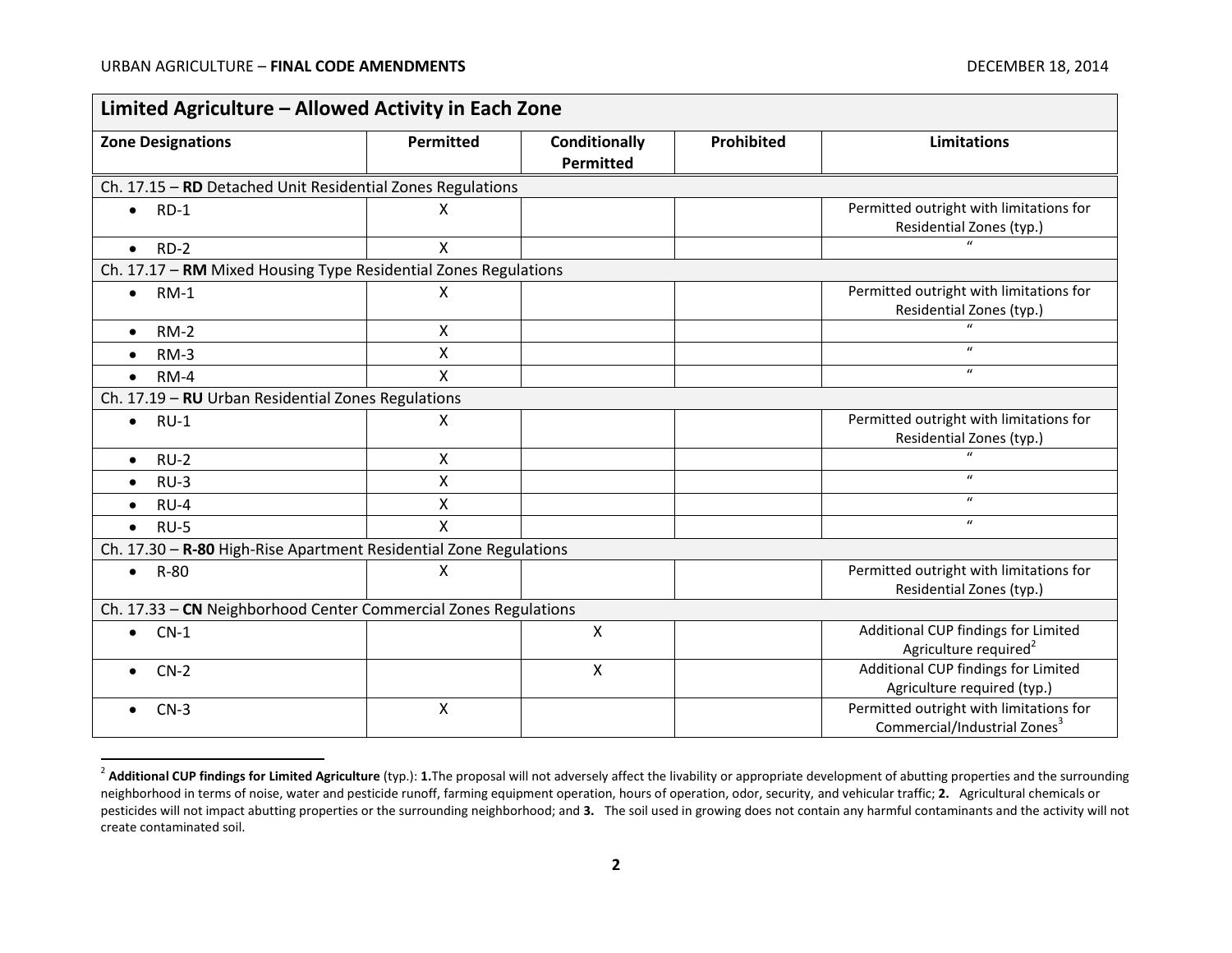| Limited Agriculture - Allowed Activity in Each Zone                 |           |                            |            |                                                                                                                                                |
|---------------------------------------------------------------------|-----------|----------------------------|------------|------------------------------------------------------------------------------------------------------------------------------------------------|
| <b>Zone Designations</b>                                            | Permitted | Conditionally<br>Permitted | Prohibited | Limitations                                                                                                                                    |
| $CN-4$<br>$\bullet$                                                 | X         |                            |            | Permitted outright with limitations for<br>Commercial/Industrial Zones (typ.)                                                                  |
| Ch. 17.35 - CC Community Commercial Zones Regulations               |           |                            |            |                                                                                                                                                |
| $\bullet$ CC-1                                                      | X         |                            |            | Permitted outright with limitations for<br>Commercial/Industrial Zones (typ.)                                                                  |
| $CC-2$<br>$\bullet$                                                 | X         |                            |            | $\mathbf{u}$                                                                                                                                   |
| $CC-3$<br>$\bullet$                                                 | X         |                            |            | $\mathbf{u}$                                                                                                                                   |
| Ch. 17.37 - CR Regional Commercial Zone Regulations                 |           |                            |            |                                                                                                                                                |
| $\bullet$ CR-1                                                      | X         |                            |            | Prohibited within 300 feet of Hegenberger<br>Road / Permitted outright elsewhere with<br>limitations for Commercial/Industrial Zones<br>(typ.) |
| Ch. 17.54 - C-40 Community Thoroughfare Commercial Zone Regulations |           |                            |            |                                                                                                                                                |
| $C-40$<br>$\bullet$                                                 | X         |                            |            | Permitted outright with limitations for<br>Commercial/Industrial Zones (typ.)                                                                  |
| Ch. 17.56 - C-45 Community Shopping Commercial Zone Regulations     |           |                            |            |                                                                                                                                                |
| $\bullet$ C-45                                                      | X         |                            |            | Permitted outright with limitations for<br>Commercial/Industrial Zones (typ.)                                                                  |
| Ch. 17.58 - CBD Central Business District Zones Regulations         |           |                            |            |                                                                                                                                                |
| CBD-R<br>$\bullet$                                                  | X         |                            |            | Permitted outright with limitations for<br>Commercial/Industrial Zones (typ.)                                                                  |
| CBD-P<br>$\bullet$                                                  | X         |                            |            |                                                                                                                                                |
| CBD-C                                                               | Χ         |                            |            | $\boldsymbol{u}$                                                                                                                               |
| CBD-X<br>$\bullet$                                                  | X         |                            |            | $\mathbf{G}$                                                                                                                                   |

 <sup>3</sup> **Limitations on permitted Limited Agriculture in Commercial/Industrial Zones** (typ.): the activity occupies less than one (1) acre of land area and any sales area is less than one thousand (1,000) square feet; conditionally permitted if the activity is larger in either land or sales area.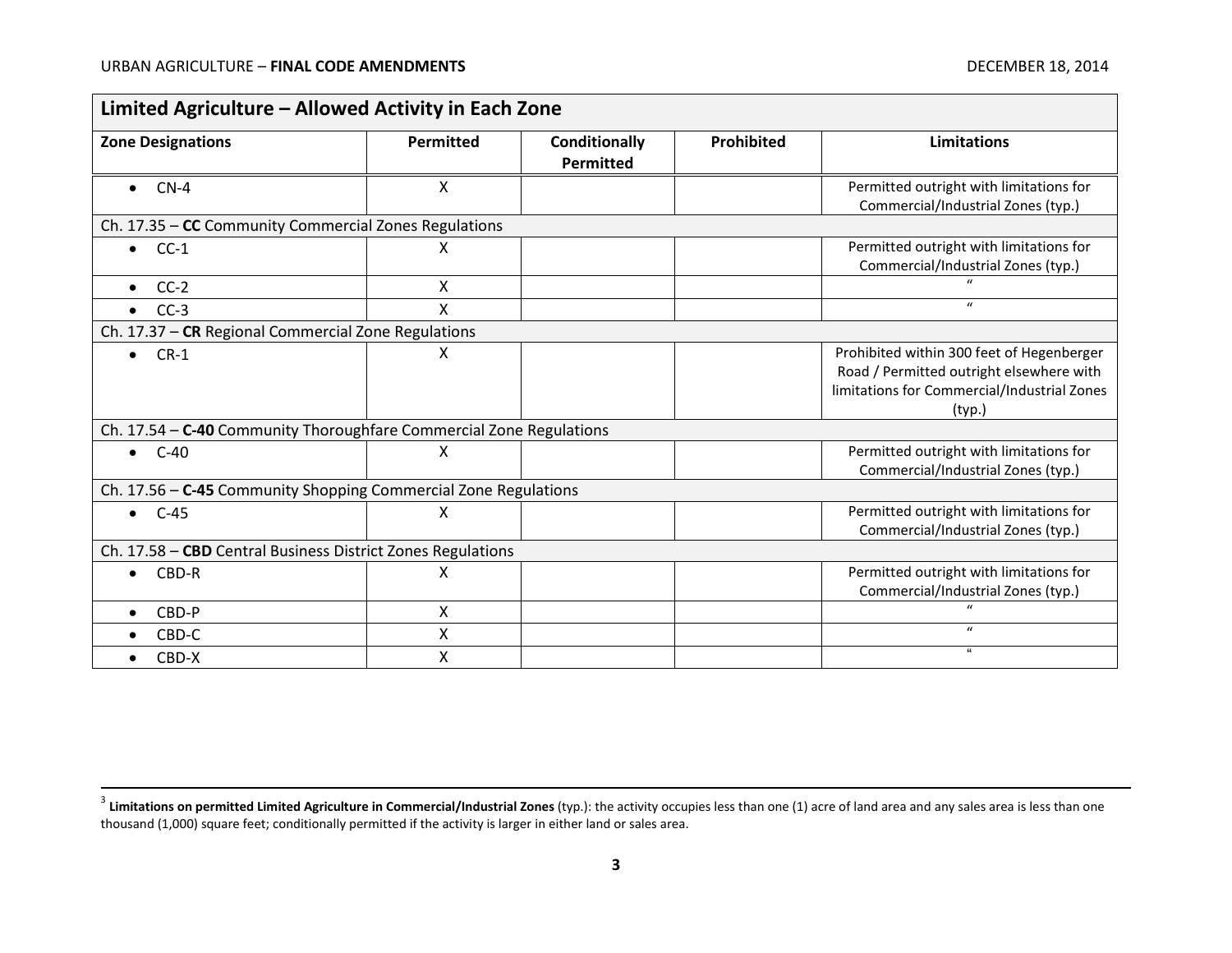÷.

| Limited Agriculture - Allowed Activity in Each Zone                   |                           |                                   |            |                                                                                                                                                                                                           |  |
|-----------------------------------------------------------------------|---------------------------|-----------------------------------|------------|-----------------------------------------------------------------------------------------------------------------------------------------------------------------------------------------------------------|--|
| <b>Zone Designations</b>                                              | Permitted                 | <b>Conditionally</b><br>Permitted | Prohibited | <b>Limitations</b>                                                                                                                                                                                        |  |
| Ch. 17.65 - HBX Housing and Business Mix Commercial Zones Regulations |                           |                                   |            |                                                                                                                                                                                                           |  |
| $\bullet$ HBX-1                                                       | X                         |                                   |            | Permitted outright with limitations for<br>Residential Zones (typ.)                                                                                                                                       |  |
| $HBX-2$<br>$\bullet$                                                  | $\mathsf{x}$              |                                   |            |                                                                                                                                                                                                           |  |
| HBX-3<br>$\bullet$                                                    | $\pmb{\times}$            |                                   |            | $\boldsymbol{\mathcal{U}}$                                                                                                                                                                                |  |
| $HBX-4$<br>$\bullet$                                                  | $\sf X$                   |                                   |            | $\boldsymbol{\mathcal{U}}$                                                                                                                                                                                |  |
| Ch. 17.72 - M-20, M-30, and M-40 Industrial Zones Regulations         |                           |                                   |            |                                                                                                                                                                                                           |  |
| $M-20$<br>$\bullet$                                                   | X                         |                                   |            | Permitted outright with limitations for<br>Commercial/Industrial Zones (typ.)                                                                                                                             |  |
| $M-30$<br>$\bullet$                                                   | $\boldsymbol{\mathsf{X}}$ |                                   |            |                                                                                                                                                                                                           |  |
| $M-40$<br>$\bullet$                                                   | $\mathsf{x}$              |                                   |            | $\boldsymbol{u}$                                                                                                                                                                                          |  |
| Ch. 17.73 - CIX, IG, and IO Industrial Zones Regulations              |                           |                                   |            |                                                                                                                                                                                                           |  |
| $CIX-1A$<br>$\bullet$                                                 | X                         |                                   |            | Permitted outright with limitations for<br>Commercial/Industrial Zones (typ.), except<br>when combined with $T$ Overlay - then CUP<br>with additional findings for Limited<br>Agriculture required (typ.) |  |
| $CIX-1B$<br>$\bullet$                                                 | $\mathsf{X}$              |                                   |            |                                                                                                                                                                                                           |  |
| $CIX-1C$<br>$\bullet$                                                 | X                         |                                   |            | $\boldsymbol{u}$                                                                                                                                                                                          |  |
| $CIX-1D$                                                              | $\pmb{\times}$            |                                   |            | $\boldsymbol{u}$                                                                                                                                                                                          |  |
| $CIX-1$<br>$\bullet$                                                  | $\boldsymbol{\mathsf{X}}$ |                                   |            | Permitted outright with limitations for<br>Commercial/Industrial Zones (typ.)                                                                                                                             |  |
| $CIX-2$<br>$\bullet$                                                  | $\mathsf{x}$              |                                   |            | $\overline{u}$                                                                                                                                                                                            |  |
| IG                                                                    |                           | $\pmb{\times}$                    |            | Additional CUP findings for Limited<br>Agriculture required (typ.)                                                                                                                                        |  |
| IO<br>$\bullet$                                                       |                           | $\pmb{\times}$                    |            | Additional CUP findings for Limited<br>Agriculture required (typ.)                                                                                                                                        |  |
| Ch. 17.74 - S-1 Medical Center Zone Regulations                       |                           |                                   |            |                                                                                                                                                                                                           |  |
| $S-1$<br>$\bullet$                                                    | $\mathsf{X}$              |                                   |            | Permitted outright with limitations for<br>Commercial/Industrial Zones (typ.)                                                                                                                             |  |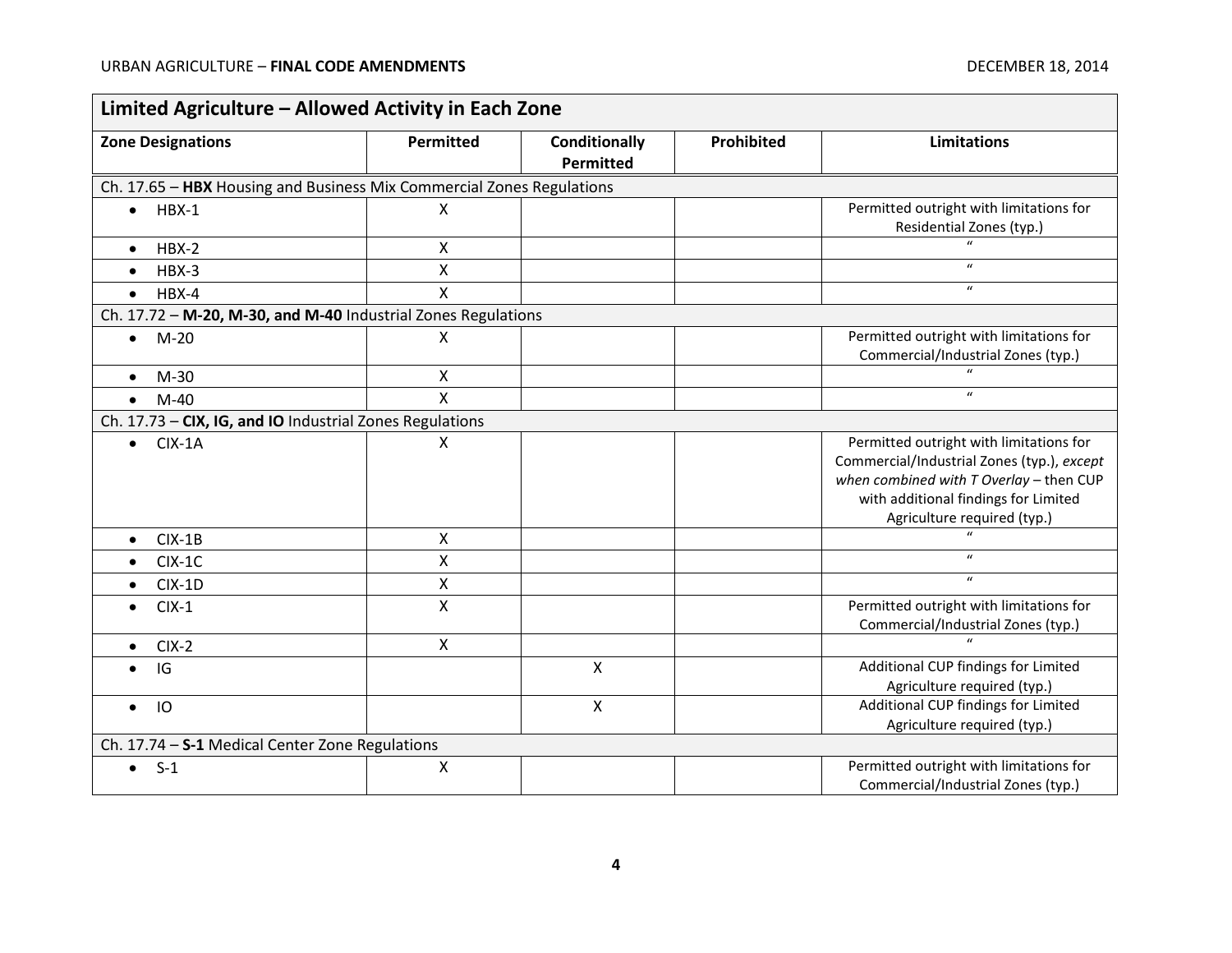$\overline{\phantom{0}}$ 

| <b>Zone Designations</b>                                                              | <b>Permitted</b> | Conditionally<br><b>Permitted</b> | Prohibited | <b>Limitations</b>                                                            |  |
|---------------------------------------------------------------------------------------|------------------|-----------------------------------|------------|-------------------------------------------------------------------------------|--|
| Ch. 17.76 - S-2 Civic Center Zone Regulations                                         |                  |                                   |            |                                                                               |  |
| $-S-2$                                                                                | X                |                                   |            | Permitted outright with limitations for<br>Commercial/Industrial Zones (typ.) |  |
| Ch. 17.78 - S-3 Research Center Zone Regulations                                      |                  |                                   |            |                                                                               |  |
| $\bullet$ S-3                                                                         | X                |                                   |            | Permitted outright with limitations for<br>Commercial/Industrial Zones (typ.) |  |
| Ch. 17.97 - S-15 Transit Oriented Development Zones Regulations                       |                  |                                   |            |                                                                               |  |
| $-S-15$                                                                               | X                |                                   |            | Permitted outright with limitations for<br>Commercial/Industrial Zones (typ.) |  |
| $\bullet$ S-15W                                                                       | X                |                                   |            |                                                                               |  |
| Ch. 17.101A - D-WS Wood Street District Zone Regulations                              |                  |                                   |            |                                                                               |  |
| D-WS<br>$\bullet$                                                                     |                  | $\mathsf{x}$                      |            | Additional CUP findings for Limited<br>Agriculture required (typ.)            |  |
| Ch. 17.101B - D-OTN Oak to Ninth District Zone Regulations                            |                  |                                   |            |                                                                               |  |
| D-OTN<br>$\bullet$                                                                    |                  | X                                 |            | Additional CUP findings for Limited<br>Agriculture required (typ.)            |  |
| Ch. 17.101C - D-BV Broadway Valdez District Commercial Zones Regulations              |                  |                                   |            |                                                                               |  |
| $D-BV-1$<br>$\bullet$                                                                 |                  |                                   | X          | Prohibited                                                                    |  |
| $D-BV-2$                                                                              |                  |                                   | Χ          | Prohibited                                                                    |  |
| $D-BV-3$<br>$\bullet$                                                                 |                  |                                   | X          | Prohibited                                                                    |  |
| $D-BV-4$                                                                              |                  | $\pmb{\times}$                    |            | Additional CUP findings for Limited<br>Agriculture required (typ.)            |  |
| Ch. 17.101D - D-KP Kaiser Permanent Oakland Medical Center District Zones Regulations |                  |                                   |            |                                                                               |  |
| $D-KP-1$<br>$\bullet$                                                                 |                  | X                                 |            | Additional CUP findings for Limited<br>Agriculture required (typ.)            |  |
| $D-KP-2$                                                                              |                  | X                                 |            |                                                                               |  |
| $D-KP-3$                                                                              |                  | X                                 |            | $\boldsymbol{u}$                                                              |  |